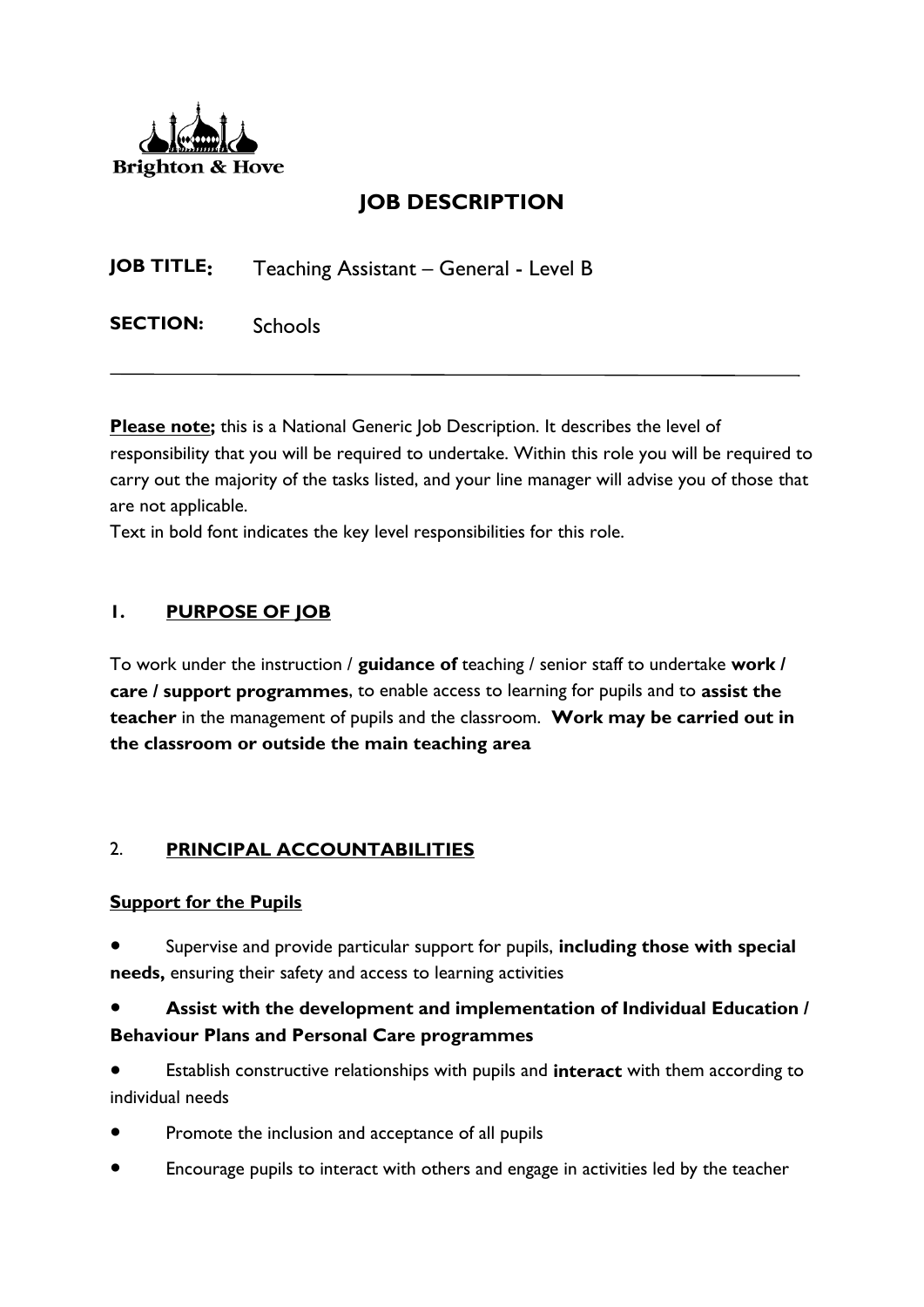**Set challenging and demanding expectations and promote self-esteem and independence**

Provide feedback to pupils in relation to progress and achievement under **guidance of the teacher**

### **Support for the Teacher**

● **Create and maintain a purposeful, orderly and supportive environment in accordance with lesson plans and assist with the display of pupils' work**

Use strategies, in liaison with the teacher, to support pupils to achieve **learning goals**

- Assist with the planning of learning activities
- **Monitor pupils' responses to learning activities and accurately record achievement/progress as directed**

Provide detailed and regular feedback to teachers on pupils' achievement, **progress, problems etc**

**Promote** good behaviour, dealing promptly with conflict and incidents in **line with established policy and encourage pupils to take responsibility for their own behaviour**

- **Establish constructive relationships with parents / carers**
- **Administer routine tests and invigilate exams and undertake routine marking of pupils' work**

● Provide clerical / admin support, e.g. photocopying, typing, filing, money, **administer coursework** etc

# **Support for the Curriculum**

# Undertake structured and agreed learning activities / teaching **programmes, adjusting activities according to pupil responses**

**Undertake programmes** linked to local and national learning strategies e.g. literacy, numeracy, KS3, early years**, recording achievement and progress and feeding back to the teacher**

Support the use of ICT in learning activities and **develop pupils' competence and independence in its use**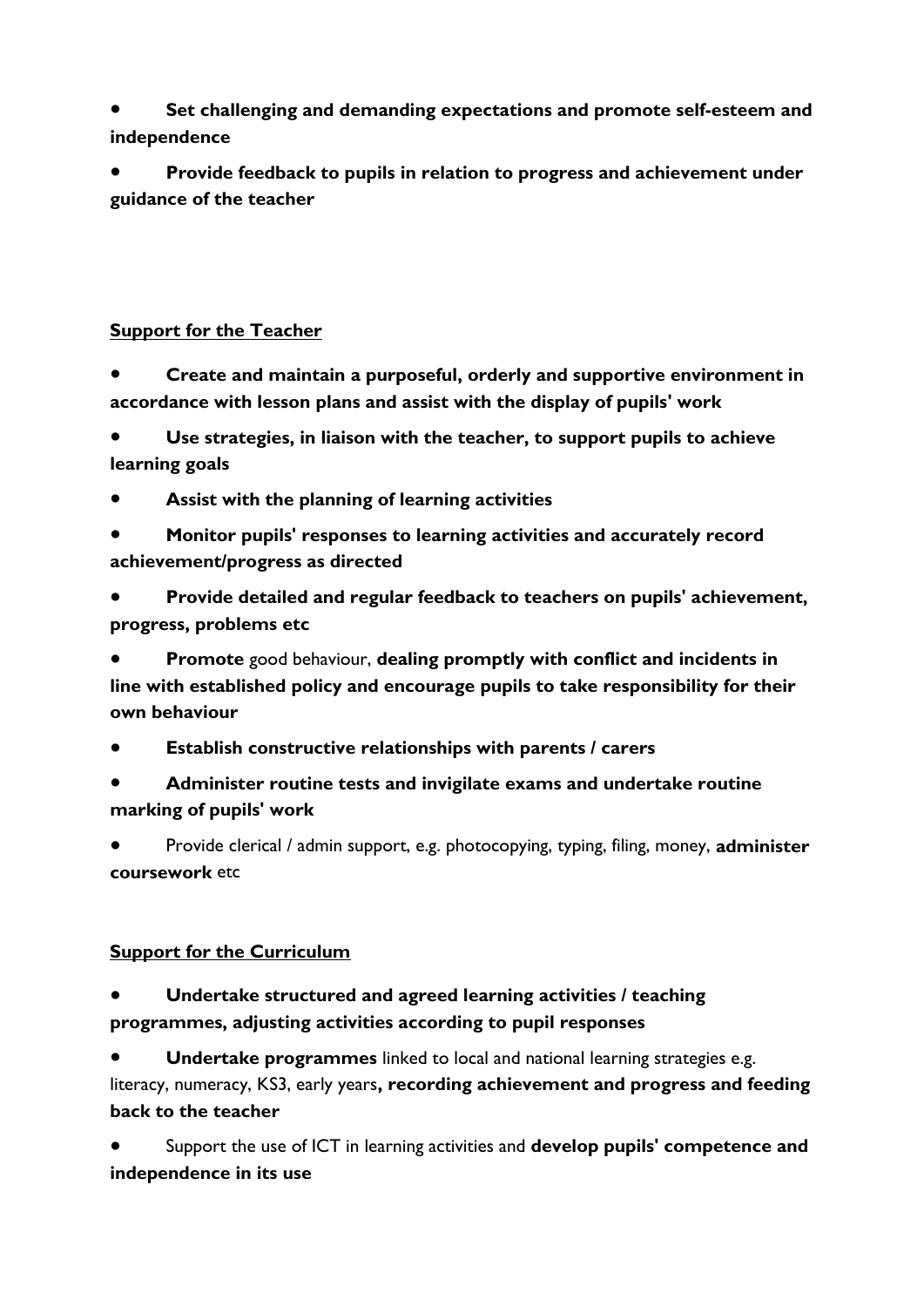Prepare, maintain and use equipment / resources required **to meet the lesson plans/relevant learning activity** and assist pupils in their use

#### **Support for the School**

Be aware of and comply with policies and procedures relating to child protection, health, safety and security, confidentiality and data protection, reporting all concerns to an appropriate person

Be aware of and support difference and ensure pupils have equal access to opportunities to learn and develop

- Contribute to the overall ethos / work / aims of the school
- Appreciate and support the role of other professionals
- Attend and **participate in** relevant meetings as required

Participate in training and other learning activities and performance development as required

Assist with the supervision of pupils out of lesson times, including before and after school and at lunchtime

Accompany teaching staff and pupils on visits, trips and out of school activities as required and **take responsibility for a group under the supervision of the teacher**

The list of duties in the job description should not be regarded as exclusive or exhaustive. There will be other duties and requirements associated with your job and, in addition, as a term of your employment you may be required to undertake various other duties as may reasonably be required.

Your duties will be as set out in the above job description but please note that the Council reserves the right to update your job description, from time to time, to reflect changes in, or to, your job.

You will be consulted about any proposed changes.

We confirm that the job description, person specification and additional information provided above conveys a full and accurate description of the job at this time.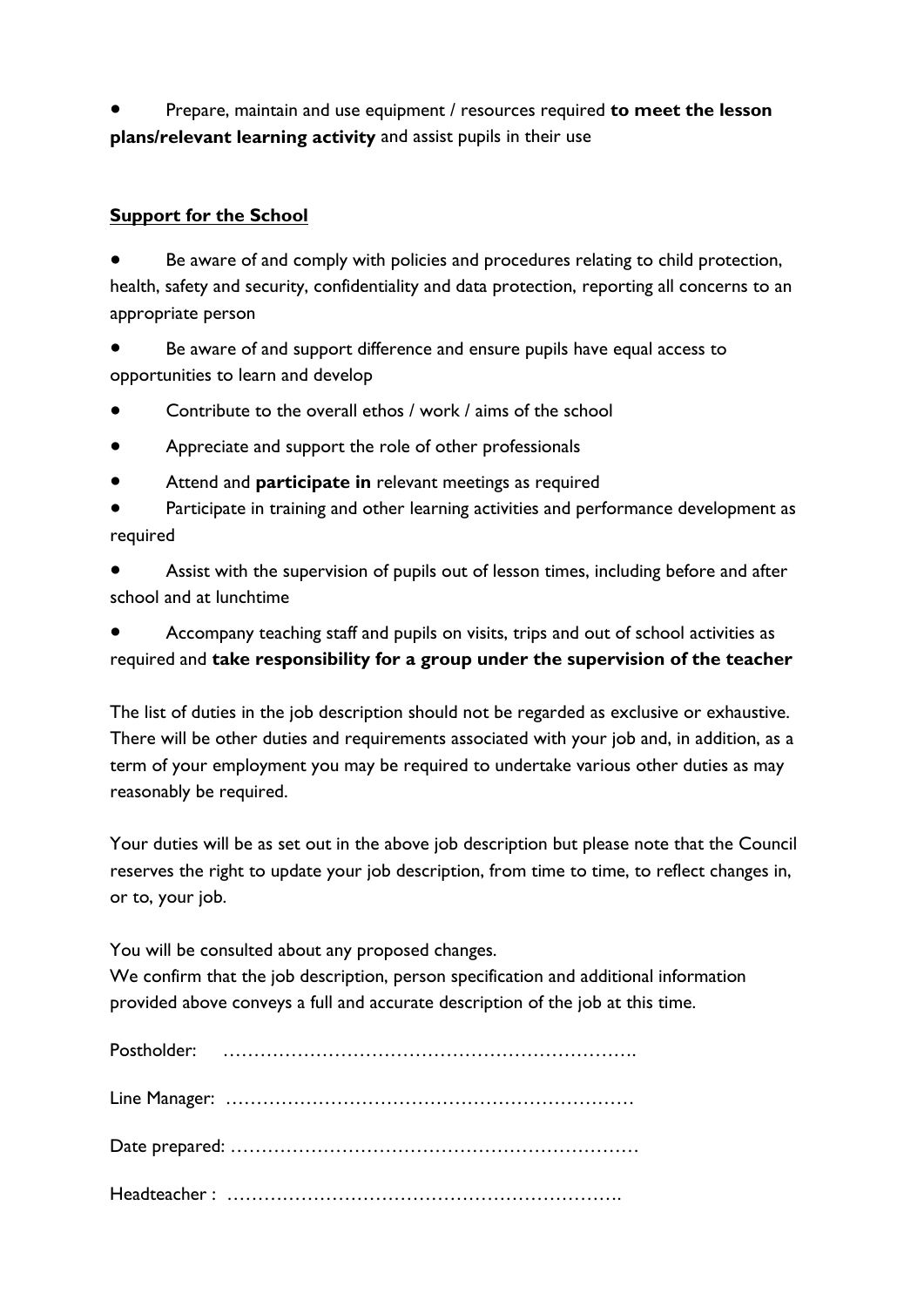# **Blatchington Mill School is committed to safeguarding our students and we expect all staff and volunteers to support this commitment**.

# PERSON SPECIFICATION

| <b>POST TITLE:</b>                                                            | Teaching Assistant - General - Level B                                                                              |  |  |  |
|-------------------------------------------------------------------------------|---------------------------------------------------------------------------------------------------------------------|--|--|--|
| <b>CRITERIA</b>                                                               | <b>ESSENTIAL CRITERIA</b>                                                                                           |  |  |  |
| <b>Job Related</b><br><b>Education and</b><br>Qualifications<br>and Knowledge | Completion of DfES Teacher Assistant Induction Programme                                                            |  |  |  |
|                                                                               | NVQ 2 for Teaching Assistants or equivalent<br>qualification or experience                                          |  |  |  |
|                                                                               | Understanding of relevant policies / codes of practice<br>and awareness of relevant legislation                     |  |  |  |
|                                                                               | General understanding of national / foundation stage<br>curriculum and other basic learning programmes / strategies |  |  |  |
|                                                                               | Basic understanding of child development and learning                                                               |  |  |  |
|                                                                               | Training in the relevant learning strategies e.g. literacy                                                          |  |  |  |
|                                                                               | First aid training as appropriate                                                                                   |  |  |  |
| <b>Experience</b>                                                             | Experience of working with or caring for children of relevant<br>age                                                |  |  |  |
|                                                                               | <b>Experience in the effective use of ICT to support</b><br>learning                                                |  |  |  |
| <b>Skills/Abilities</b>                                                       | Good numeracy / literacy skills                                                                                     |  |  |  |
|                                                                               | Ability to relate to children and adults                                                                            |  |  |  |
|                                                                               | Ability to use other equipment technology - video, photocopier                                                      |  |  |  |
|                                                                               | Ability to self-evaluate learning needs and actively seek                                                           |  |  |  |

**learning opportunities**